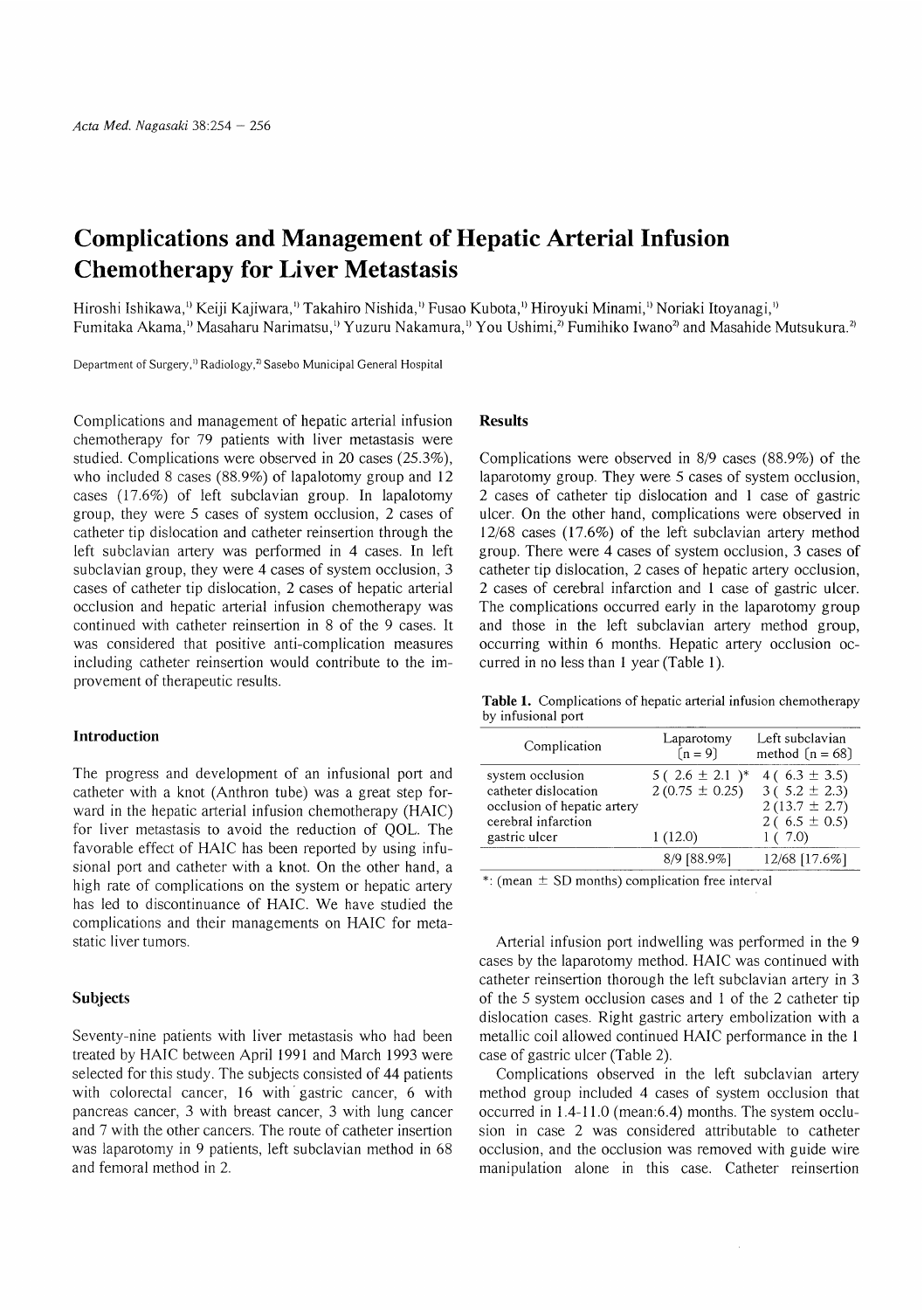H. Ishikawa et al.: Hepatic Arterial Infusion Chemotherapy for Liver Metastasis

| Case | Age | Sex | Complication     | Periods | Management  | <b>Effects</b> | Prognosis |
|------|-----|-----|------------------|---------|-------------|----------------|-----------|
|      | 58  | M   | system occlusion | 4M      | reinsertion | PD             | 8M death  |
|      | 55  |     | dislocation      | 1М      |             |                | 15M death |
|      | 53  | F   | system occlusion | 40D     | reinsertion | PD.            | 7M death  |
|      | 74  |     | system occlusion | 14D     |             |                | 23M alive |
|      | 65  | M   | system occlusion | 6M      |             |                | 22M alive |
| n    | 77  | М   | gastric ulcer    | 12M     | RGA embolus | PR             | 19M alive |
|      | 54  | M   | system occlusion | 40D     | reinsertion | PR             | 6M alive  |
|      | 57  | M   | dislocation      | 12D     | reinsertion | <b>PR</b>      | 18M alive |
| Q    | 67  | M   |                  |         |             |                | 15M alive |

Table 2. Effects and Complications of arterial infusion chemotherapy by laparotomy

through the left subclavian artery or femoral artery was performed in the other cases. As for the prognosis, case 3 died of lung metastasis at month 9 and 3 other cases have survived for 12-17 months (Table 3).

Table 3. Complications of arterial infusion chemotherapy via left subclavian artery I (system occlusion)

| Case          | Age |   | Sex Periods | Management       | Prognosis |
|---------------|-----|---|-------------|------------------|-----------|
|               | 72. | M | 5.7M        | reinsertion      | 16M alive |
| $\mathcal{L}$ | 81  | М | 11.0M       | recanalization   | 17M alive |
|               |     |   |             | using guide wire |           |
| 3             | 53  | М | 7.4M        | reinsertion      | 9M death* |
| 4             | 68  | M | 1.4M        | reinsertion      | 12M alive |

\*: lung metastasis

Catheter tip dislocation complication was found in 3 cases of this group in 2.0-7.3 (mean:5.2) months. The catheter tip was found inserted deep into the splenic artery, aorta and right hepatic artery. Catheter reinsertion was performed in Cases 5 and 6, while the left subclavian wound was incised to withdraw the catheter and have it indwelled in the correct position in Case 7. As for the prognosis, Case 7 died of lung metastasis at month 4 and the other cases have been surviving for 12-14 months (Table 4).

Hepatic artery occlusion occurred in 2 cases of this group in 11.0-16.3 months. Catheter reinsertion beyond the occluded region was performed using a guide wire in Case 8. Lung metastasis intensified in Case 9 and hepatic arterial infusion was discontinued and switched to systemic chemotherapy in this case. Cerebral infarction occurred in 2 cases of this group in 6.0-11.0 months. Both cases had infarction in the carebellum and showed Wallenberg symptoms. The symptoms were improved with anticoagulant therapy in both cases (Table 5).

## Discussion

The therapeutic results of arterial infusion chemotherapy for metastatic liver cancer have improved drastically with the permeation of subcutaneous implantation type arterial infusion port and antithorombotic catheter procedures. Arai et al. reported 73% direct effect of weekly high dose 5FU hepatic arterial infusion obtained in liver metastasis from colorectal cancers" and 76.5% response rate obtained with FAM arterial infusion in liver metastasis from gastric cancers.<sup>2)</sup> On the other hand, however, cases of inevitable discontinuation of arterial infusion therapy were experienced because of the complications particular to arterial infusion such as system occlusion and catheter tip dislo-

Table 4. Complications of arterial infusion chemotherapy via left subclavian artery 11 (dislocation)

| . ase | Age | Sex | Periods. | Catheter tip Position | Management  | Prognosis |
|-------|-----|-----|----------|-----------------------|-------------|-----------|
|       |     |     | 6.3M     | splenic artery        | reinsertion | 12M death |
|       |     |     | 7.3M     | aorta                 | reinsertion | 14M alive |
|       |     |     | 2.0M     | right hepatic artery  | reinsertion | 4M death  |

\*: lung metastasis

Table 5. Complications of arterial infusion chemotherapy via left subclavian artery III (hepatic arterial occlusion and carebral infarction)

| `ase                | Age                        | 5ex | Periods | Management            | Prognosis |
|---------------------|----------------------------|-----|---------|-----------------------|-----------|
|                     | hepatic arterial occlusion |     |         |                       |           |
|                     |                            |     | 16.3M   | reinsertion           | 20M alive |
|                     |                            | M   | 11.0M   | systemic chemotherapy | 18M alive |
| cerebral infarction |                            |     |         |                       |           |
| . O                 |                            |     | 6.0M    | anticoagulant therapy | 9M alive  |
|                     |                            | M   | 11.0M   | anticoagulant therapy | 16M alive |